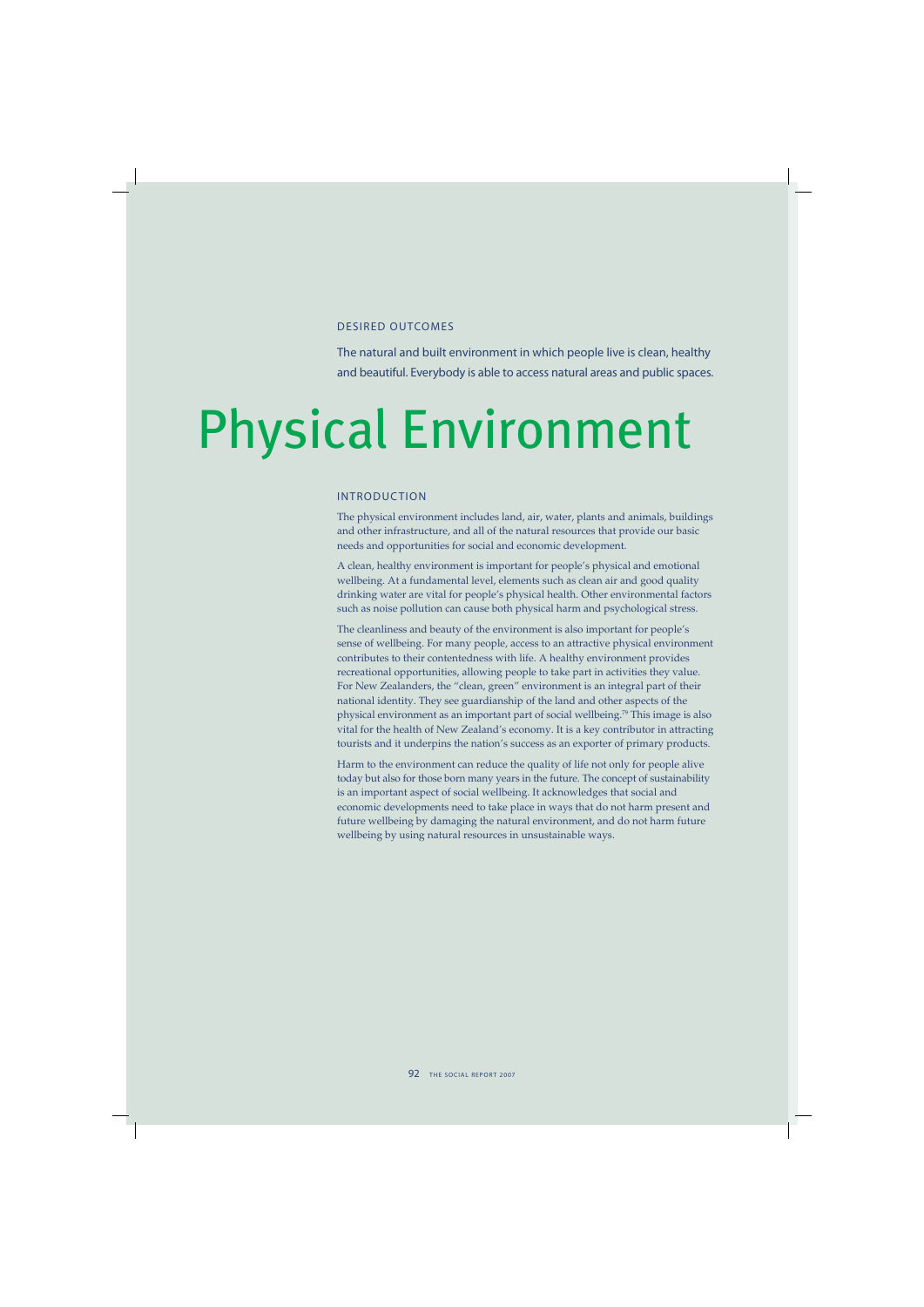WORK PAID V

INDICATORS Two indicators are used in this chapter: air quality and drinking water quality. Both measure important aspects of the environment that have a direct impact on individual wellbeing. Because of a lack of adequate data, there is no direct measure of people's access to natural areas and public spaces.

> The two indicators provide an insight into current and future wellbeing. They relate to the health, cleanliness and beauty of the environment. Pollution in the air or water can have significant adverse effects on people's health, as well as being detrimental to the beauty of the environment.

> The first indicator measures the levels of fine particles in the air at certain sites. Fine particles are known to have a harmful effect on people's health. Prolonged exposure to elevated levels has been linked with the aggravation of existing respiratory and cardiovascular diseases and premature death.

The second indicator measures the percentage of the population receiving drinking water that complies with the 2000 Drinking Water Standards. Poor-quality drinking water can create health risks from water-borne diseases and contaminants. It is also likely to be associated with poor-quality sewerage infrastructure and electricity supply.

SAFETY P HYS I C A L

SAFETY

ENVIRONMENT

**PHYSICAL**<br>ENVIRONMENT

L E I S U R E A N D RECREATION

LEISURE AND<br>RECREATION

CULTURAL IDENTIT Y C I V I L A N D P O L I T I C A L

CULTURAL IDENTITY

CIVIL AND POLITICAL<br>RIGHTS

E CO N O M I C S TA N DA R D OF LIVING

ECONOMIC STANDARD<br>OF LIVING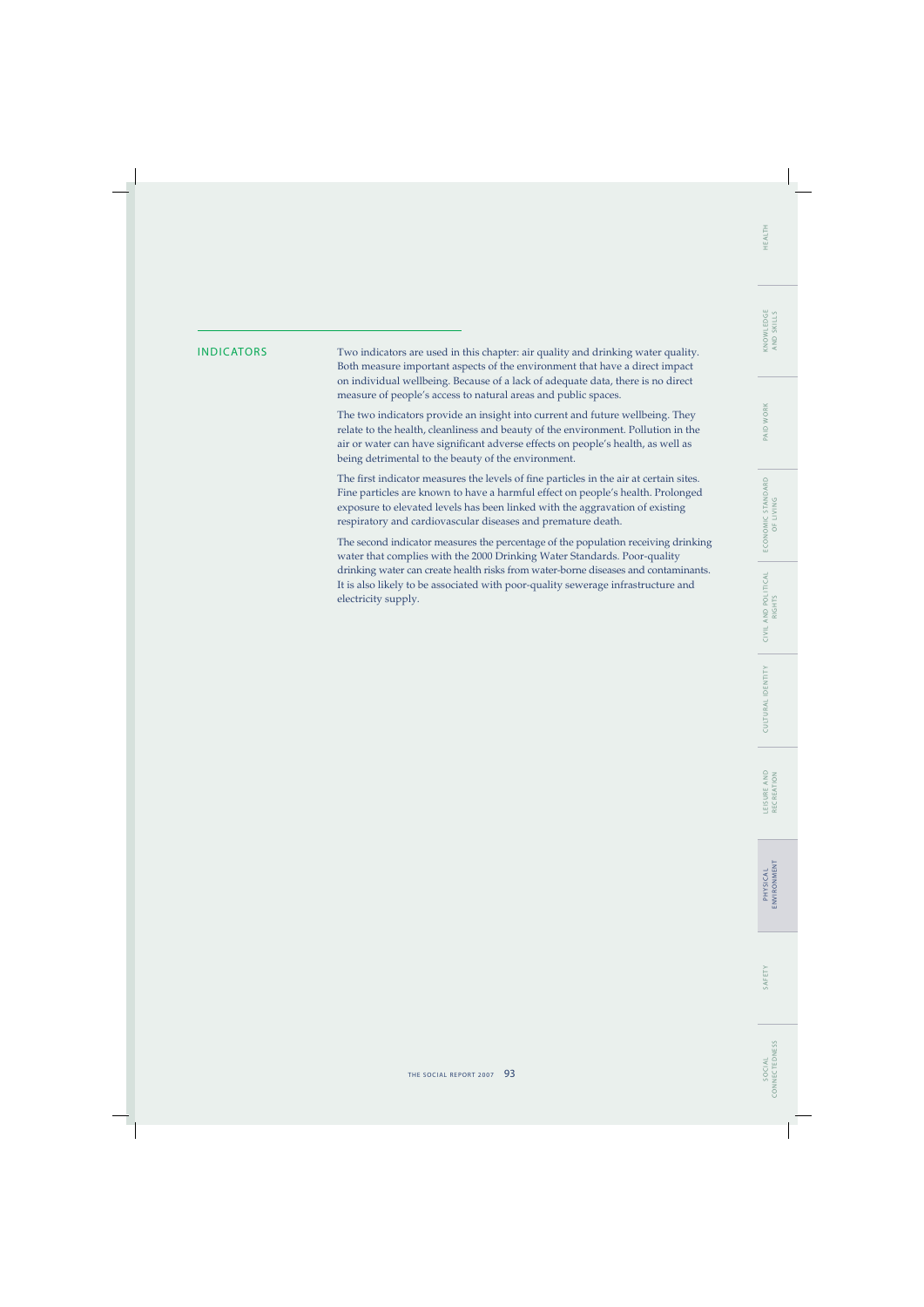## Air quality

## DEFINITION

The average annual  $PM_{10}$  levels in selected sites above the ambient  $PM_{10}$  guidelines.

 $PM_{10}$  is particulate matter that is less than 10 microns in diameter. The New Zealand ambient air quality guideline for PM $_{10}$  is 20 micrograms per cubic metre (20μg/m $^3$ ), averaged annually.

RELEVANCE Good air quality is an important component in maintaining our quality of life, the appeal of New Zealand as a tourist destination, and the health of our people, plants and animals.  $PM_{10}$  is the primary contaminant of concern in New Zealand and it is known to adversely affect the health of many people. Health effects associated with this contaminant include increased premature mortality, the aggravation of existing respiratory and cardiovascular diseases, hospital admissions and emergency department visits, school absences, lost work days and restricted activity days.

**CURRENT LEVEL** Figure EN1.1 shows the average annual  $PM_{10}$  levels in the air at selected AND TRENDS monitoring sites in the five major cities. At the Christchurch and Dunedin sites, average annual  $PM_{10}$  levels were above the ambient guideline for all years we have data except in 2005 in Christchurch and 2004 in Dunedin when the guideline was met. The Auckland site was at or below the guideline in all years for which we have data. Recorded  $PM_{10}$  levels at the Hamilton and Wellington sites were consistently below the New Zealand annual guideline.

> Poor air quality in New Zealand is typically associated with urban areas and is a product of domestic home heating (nationally) and vehicle emissions (Auckland). Lesser sources of  $PM_{10}$  are industrial and agricultural emissions and the natural sources of small particles, dust pollens and sea spray.

The annual data presented here should not be confused with daily average  $PM_{10}$ concentrations. In September 2005, new air quality standards were introduced based on daily average  $PM_{10}$  concentrations. To date regional and unitary authorities have declared 69 "airsheds" where air quality may, or is known to, exceed the standards for  $PM_{10}$  or may require management in the future. When sufficient data is available, we will report against these standards.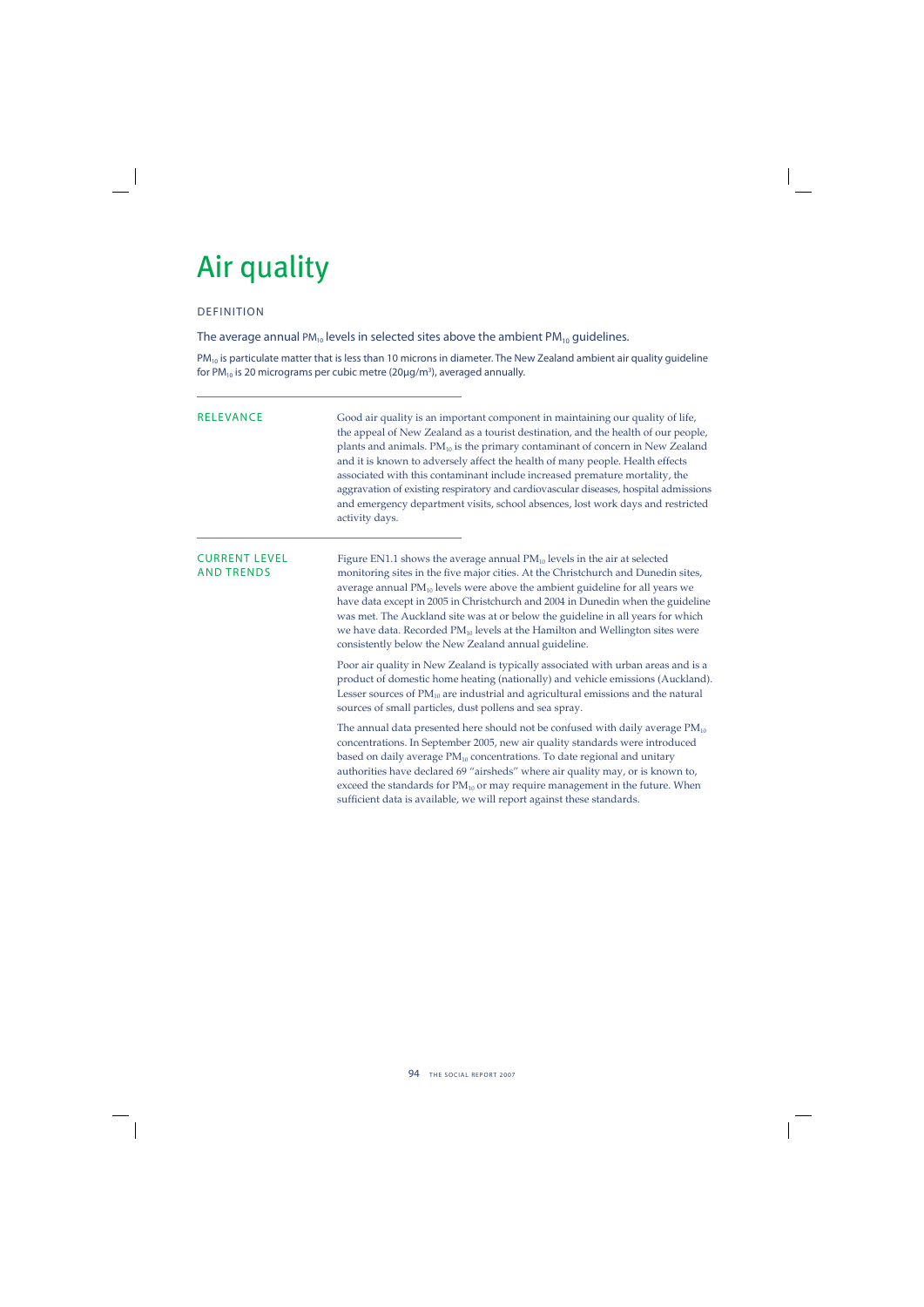PAID WORK

SOCIAL<br>CONNECTEDNESS CONNECTEDNESS S O C I A L





Source: Collated from regional council publications by the Ministry for the Environment up to 2005

INTERNATIONAL Ambient air quality is entirely location-specific and it is not possible to compare<br>COMPARISON countries. For example, it is possible to compare annual  $PM_{10}$  in Auckland with countries. For example, it is possible to compare annual  $PM_{10}$  in Auckland with annual  $PM_{10}$  in Los Angeles, but a comparison between New Zealand and the United States or other OECD countries cannot be calculated. New Zealand's urban air quality is, however, broadly comparable with or better than the air quality in a number of urban areas in OECD countries.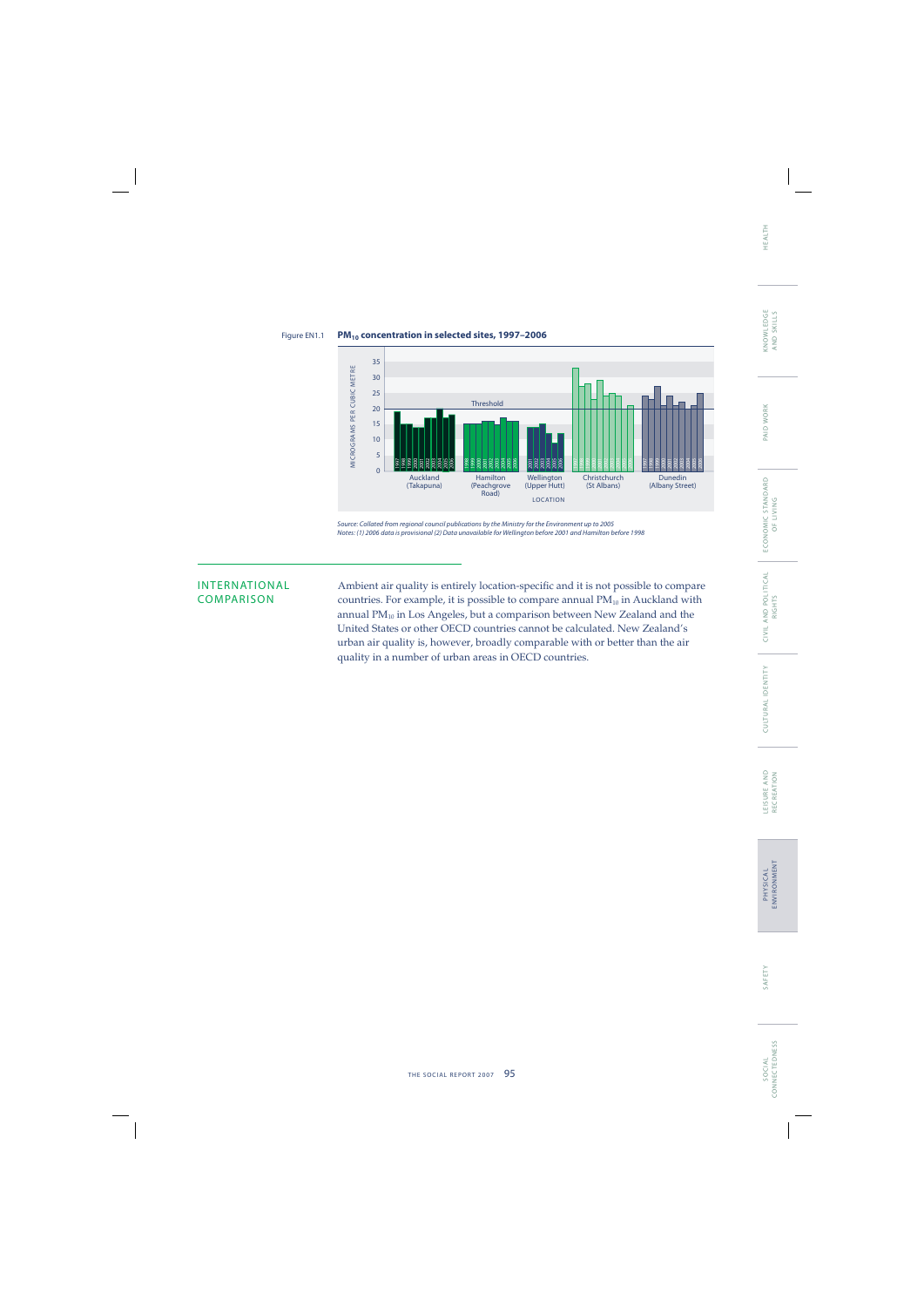## Drinking water quality

## DEFINITION

The proportion of the total population whose drinking water complies with the 2000 Drinking Water Standards of New Zealand relating to E. coli and Cryptosporidium.

RELEVANCE Maintaining good drinking water quality is critical for human health and quality of life outcomes. The health risk to consumers from water-borne diseases in drinking water supplies comes from three main types of microorganisms: bacteria (such as *Campylobacter* and pathogenic *E. coli*), parasites (such as *Giardia* and *Cryptosporidium*) and viruses such as the Norovirus. Improvements in this indicator suggest less of the population is at risk of water-borne diseases and other microbiological contaminants.

CURRENT LEVEL Most New Zealanders are supplied with drinking water that complies with the AND TRENDS microbiological standards. However, many smaller communities are supplied with microbiologically non-compliant drinking water. In 2005, the proportion of the total population whose drinking water, measured at the tap, complied with the 2000 Drinking Water Standards for *E. coli* was 76 percent. This was an increase from 74 percent in 2004 and a considerable improvement from 63 percent in 2001. Most water supplies serving large population areas are fully compliant with the 2000 standards. A significant reason for non-compliance is inadequate monitoring rather than proven contamination of drinking water.

> Compliance with the 2000 Drinking Water Standards for *Cryptosporidium* is assessed at the water treatment plant rather than at the tap. In 2005, the *Cryptosporidium* compliance rate was 61 percent.<sup>80</sup> This was slightly up on the 2004 rate of 60 percent and an improvement on the 2001 rate of 52 percent. Compliance rates fluctuated between 48 percent and 61 percent over the 2001–2005 period. The drop in the compliance rate from 2002 to 2003 was largely due to noncompliance at the Waitakere plant, which has since been resolved.

## Figure EN2.1 **Proportion of the total population served with water that meets the 2000 Drinking**



Source: Water Information New Zealand Database, March 2007